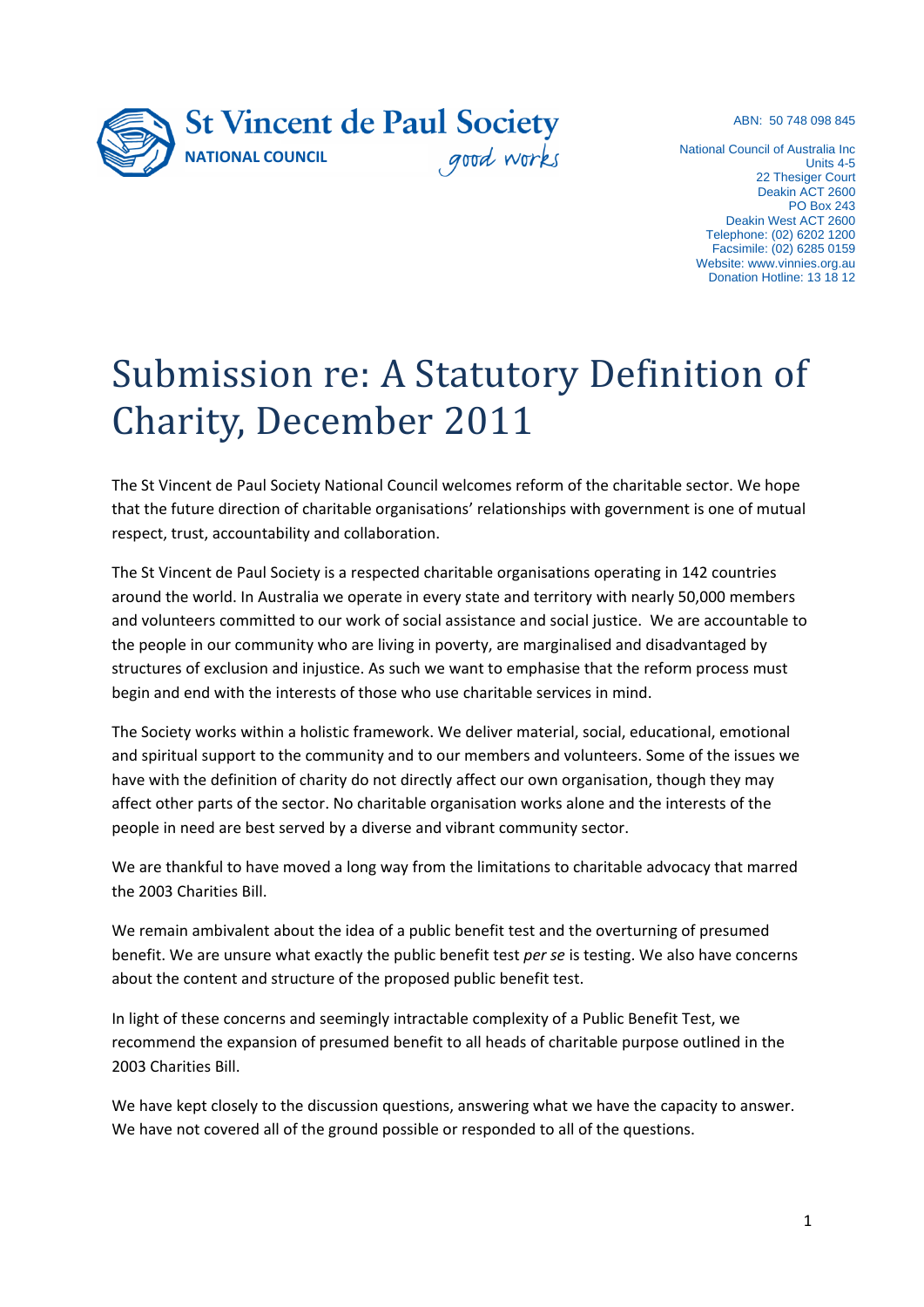**1) Are there any issues with amending the 2003 definition to replace the Dominant Purpose requirement with the requirement that a charity have an Exclusively Charitable Purpose?**

St Vincent de Paul Society operates over 600 *Vinnies* stores across Australia. *Vinnies* stores serve multiple purposes- they provide affordable clothing and other household goods to the community at large, and free clothing and material assistance to those experiencing financial hardship. They create employment (including supported employment) and volunteering opportunities for people in the community. They also raise funds for the broader charitable work of the St Vincent de Paul Society. *Vinnies* stores also create an interface between the community and the St Vincent de Paul Society as a whole. Our ability to be innovative in the way we operate and use our *Vinnies* stores has been a considerable factor in our successful engagement in local communities, and our financial sustainability and independence.

We are cautious about the inflexibility "Exclusively Charitable Purpose" could entail, especially in the absence of any clear definition of what it might mean. It is crucial that the requirement of either dominant or exclusive purpose not create fetters on charities' creative approaches to financial sustainability and service delivery. This is especially relevant given the growth of social enterprise in the sector. It is in both the sectors' interests and the interests of government to encourage a diverse, flexible and innovative charitable sector to respond to changing economic and social conditions, community needs and expectations.

In Recommendation 3 of the 2001 *Report on the inquiry into the definition of charities and related organisations* states:

*i. "If the entity has other purposes, those purposes must further, or be in aid of, the dominant purpose or purposes, or be ancillary or incidental to the dominant purpose or purposes."*

We believe that this recommendation, made in light of 250 submissions to the inquiry, allows for flexibility while maintaining the integrity of charitable purpose.

# **2) Does the decision by the NSW Administrative Tribunal provide sufficient clarification on the circumstances when a peak body can be a charity or is further clarification needed?**

Peak bodies play a crucial role in furthering the charitable purpose of member organisations, and the charitable sector more broadly. *The Social Ventures Australia Limited v. Chief Commissioner of State Revenue [2008] NSWADT 331* decision is perhaps of limited use in clarifying the charitable status of peak bodies, especially in cases where the peak body primarily undertakes advocacy. We would like clarification on how the advocacy activities undertaken by peak organisations are considered in relation to charitable purpose.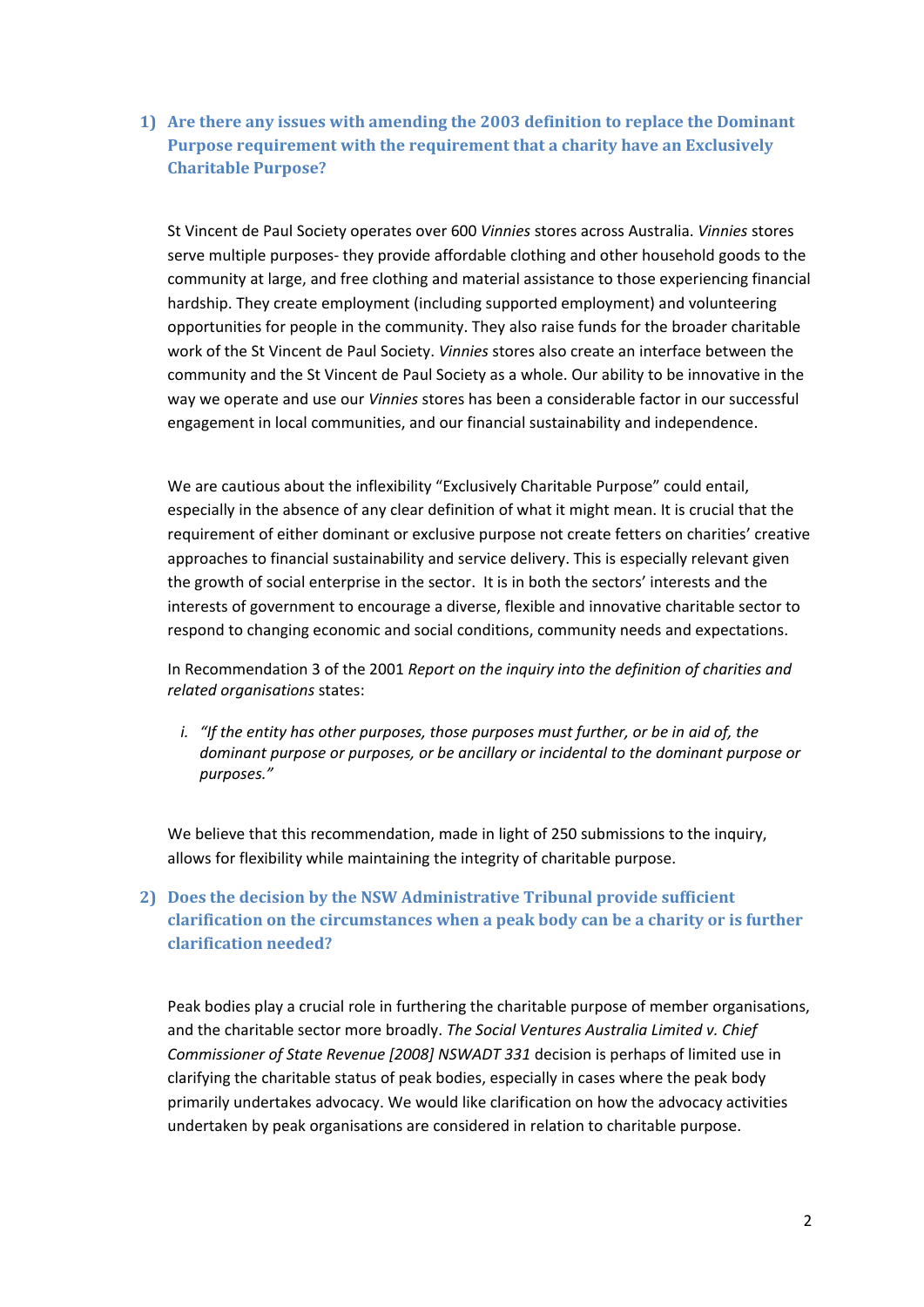Many charitable organisations lack the capacity to politically engage with issues that affect their work. Charities are affected both by policy that exacerbates the very problems charities exist to address and by policy that impedes their capacity to achieve their charitable aims.

Peak bodies may not only support their member organisations, but may be directed by their membership to undertake advocacy on policy issues that relate to members common charitable purposes. We contend that the role of a peak body in the charitable sector is not solely to secure the "viability of charitable organisations" but to contribute to the common purposes of charitable organisations, and to engage in sustained research, advocacy and policy development on behalf of member organisations and their purposes.

Under a statutory definition of charity based on the recommendations of the Charity Definition Inquiry 2001, a peak body whose purposes were included under its definition of "Advancement" (protection, maintenance, support, research, improvement or enhancement) would be deemed to be charitable, all other conditions being fulfilled.

This is an important principle, not only for so called "peak bodies" but also for the many charitable organisations that have charitable purposes closely akin to those of "peak bodies". For example, the National Council of St Vincent de Paul Society is similar in many ways to a "peak body" in that its charitable purposes are the same as those of the Statebased Societies of St Vincent de Paul, all of whom have charitable purposes, but it pursues its charitable purposes by coordinating, supporting and advocating on behalf of its member bodies at the national and international level.

## **3) Are any changes required to the Charities Bill 2003 to clarify the meaning of 'public' or 'sufficient section of the general community''?**

The requirement for benefit to be directed to a "sufficient section of the general community" needs to be clarified. We take issue with the numerical logic underpinning this requirement especially in relation to severely marginalised, minority populations. The requirement to serve a ''sufficient number'' of people in the ''general community'' has the potential to:

- Create a bias against smaller, local community based entities favour of larger organisations that may not necessarily be able to deliver more *effective* services, but can deliver services to more people, or across more sites.
- Create bias against entities whose charitable work may be focused on the most marginalised, social excluded and multiply disadvantaged in the community. Entities may legitimately exist to benefit a relatively small number of people with specific, highly complex needs. To some, these people may be "numerically negligible" (subsection 7(2)). It is likely that their exclusion from the "general community" is precisely why they are in need of assistance from charitable entities.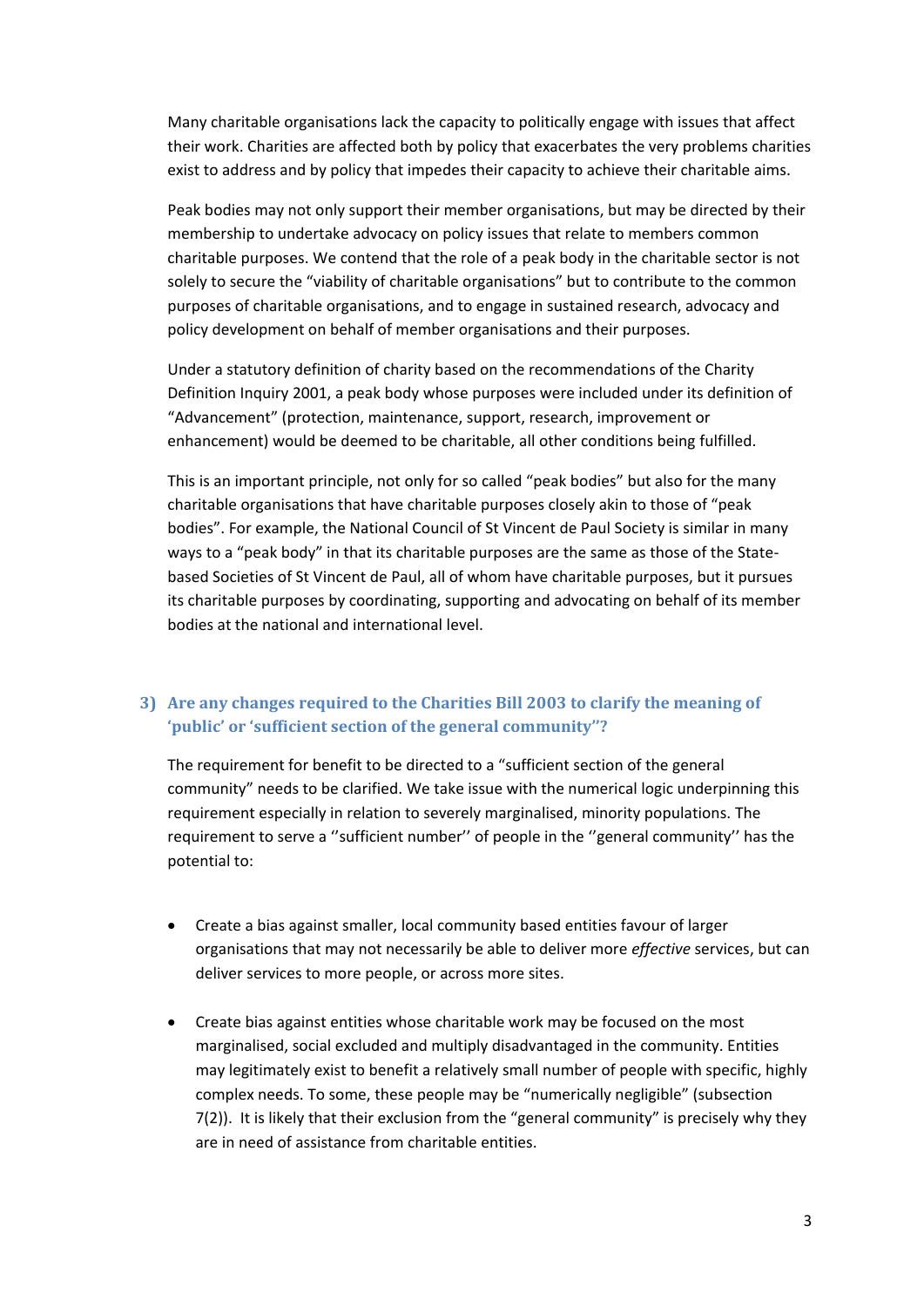The Board of Taxation Review of the 2003 Charities Bill, attempted to clarify the meaning of "sufficient section of the general community". The review proposed that "sufficient section" be defined as one which is not "numerically negligible *when compared with the size of that part of the community to whom the purpose would be relevant*."

This significantly alters the meaning of "sufficient section". However, it is an unclear, circular and fairly ambiguous formulation that raises more questions than it clarifies- for example

- What are the presumed boundaries around "to whom it would be relevant"? Would this include only direct service recipients or also others who indirectly benefit?
- How does the ''sufficient section'' requirement apply to emerging services that may be targeting very hard to reach populations- it may take years for example to build trust to be able to work with significant numbers.

We recommend the "sufficient section of the community" requirement be overturned and replaced with the requirement that the benefit be directed to "the general community, or a section of the community with *appreciable and identified* need."

**5) Could the term ''for the public benefit' be further clarified, for example, by including adding principles outlined in ruling TR 2011/D2 as contained in the Scottish, Ireland and Northern Ireland definitions or in guidance material of the Charities Commission of England and Wales?** 

We would submit that the detailed explanation of the present state of the law in respect of the interpretation of "for the public benefit" as provided by the Australia Tax Office Draft Ruling TR 2011/D2 is evidence of the highly nuanced nature of the issue and demonstrates that it is probably best left to an examination of the circumstances of each case. Inclusion of more than general principles in the legislation is unlikely to be helpful as it will lead to increased levels of administrative review and litigation from those already endorsed as charities but who have to apply the new rules in their annual self-assessment.

The principles outlined in TR2011/D2 ruling provide a more nuanced view of the kinds of benefit arising from charitable work than the definition of public benefit provided in the discussion paper. For example:

- That charity is altruistic [this would include self-help groups] and intends includes social *benefit or value* (117)
- That the benefit or value is of worth, advantage, utility, importance or significance. (118)
- That value or benefit be either tangible or intangible. (118)
- The benefit cannot be harmful on balance. (119)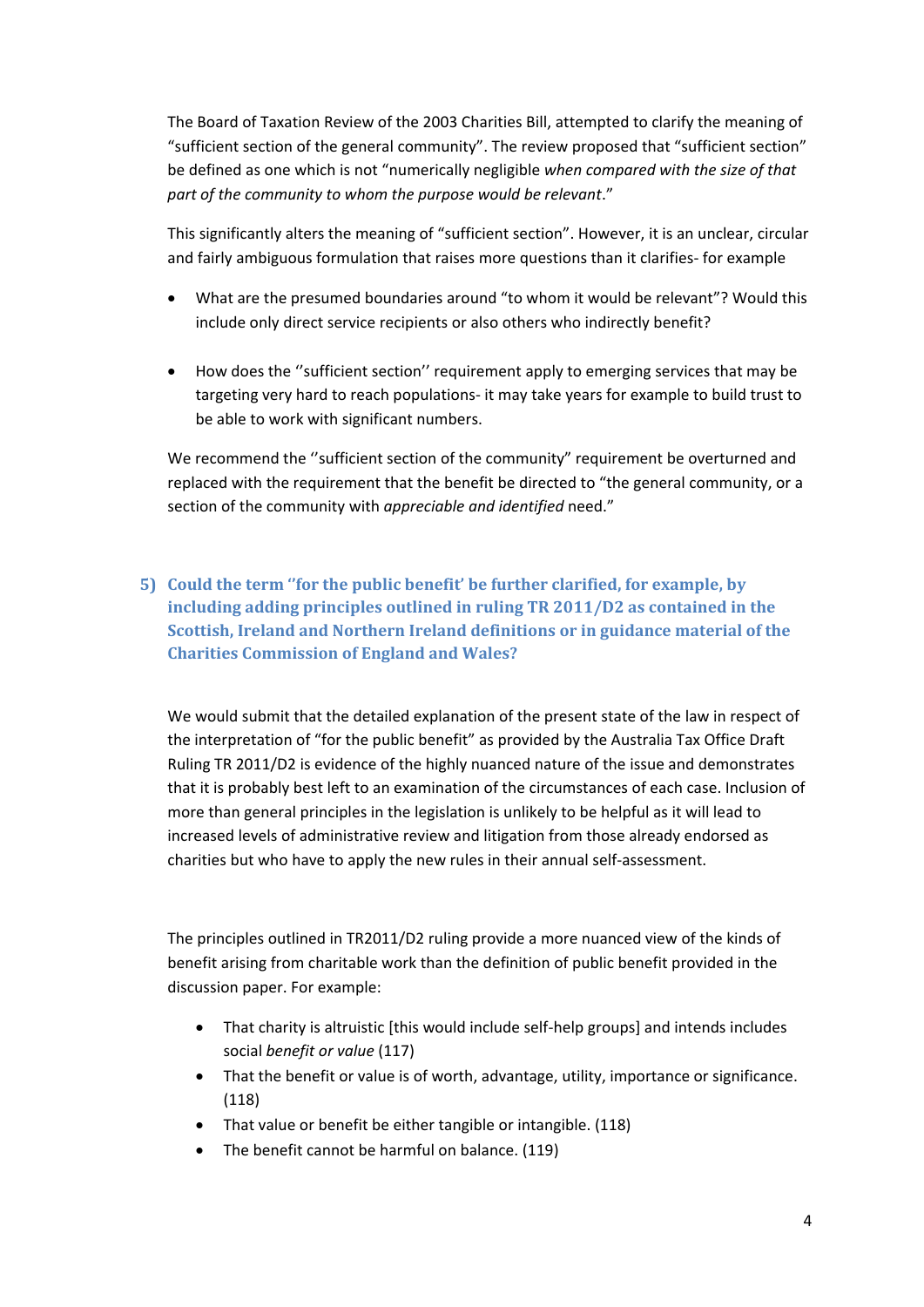Relevant factors in deciding whether a purpose is of sufficient value include community consensus, general notions of value and expert evidence. (120)

These principles acknowledge the diversity of charitable outcomes beyond simply material and practical assistance and the uncontested importance of benefit outweighing harm.

Paragraph 120 acknowledges that while community consensus may be enough to identify social value it is not necessary. This is important given the potential for stigma and popular prejudice to exclude and marginalise people and create the need for charitable intervention in the first place.

The TR2011/D2 ruling also includes principles that may be interpreted as being are somewhat contradictory to the above- namely that benefit be "real or substantial". We consider terms "demonstrable or identifiable" to be more inclusive of immaterial benefits.

In regard to the principle that the benefit "be at least for an appreciable section of the public" we echo our concerns as to the "sufficient section" above.

**6) Would the approach taken by England and Wales of relying on the common law and providing guidance on the meaning of the public benefit, be preferable on the grounds it provides greater flexibility.**

See our response to Question 5.

# **7) What are the issues with requiring an existing charity or an entity seeking approval as a charity to demonstrate they are for the public benefit?**

The 2003 Charities Bill provided that to be a charitable entity, an entity must be for the public benefit and that it will have a purpose for the public benefit if it:

- Is aimed at achieving a universal or common good;
- Has practical utility; and
- Is directed to the benefit of the general community or to a sufficient section of the general community.

#### *What exactly is the public benefit test testing?*

We have some concerns as to the logic of the public benefit test being applied to entities whose purpose clearly fits under one of the seven heads of identified charitable purposes. Is the public benefit a test of *purpose*? Or a test of *activities*? It seems tautological to test the purpose of an entity who established for a recognised charitable purpose.

We submit that the courts' traditional approach, to the assessment of whether a purpose is a charitable purpose or not, is sound. The traditional approach has been to make the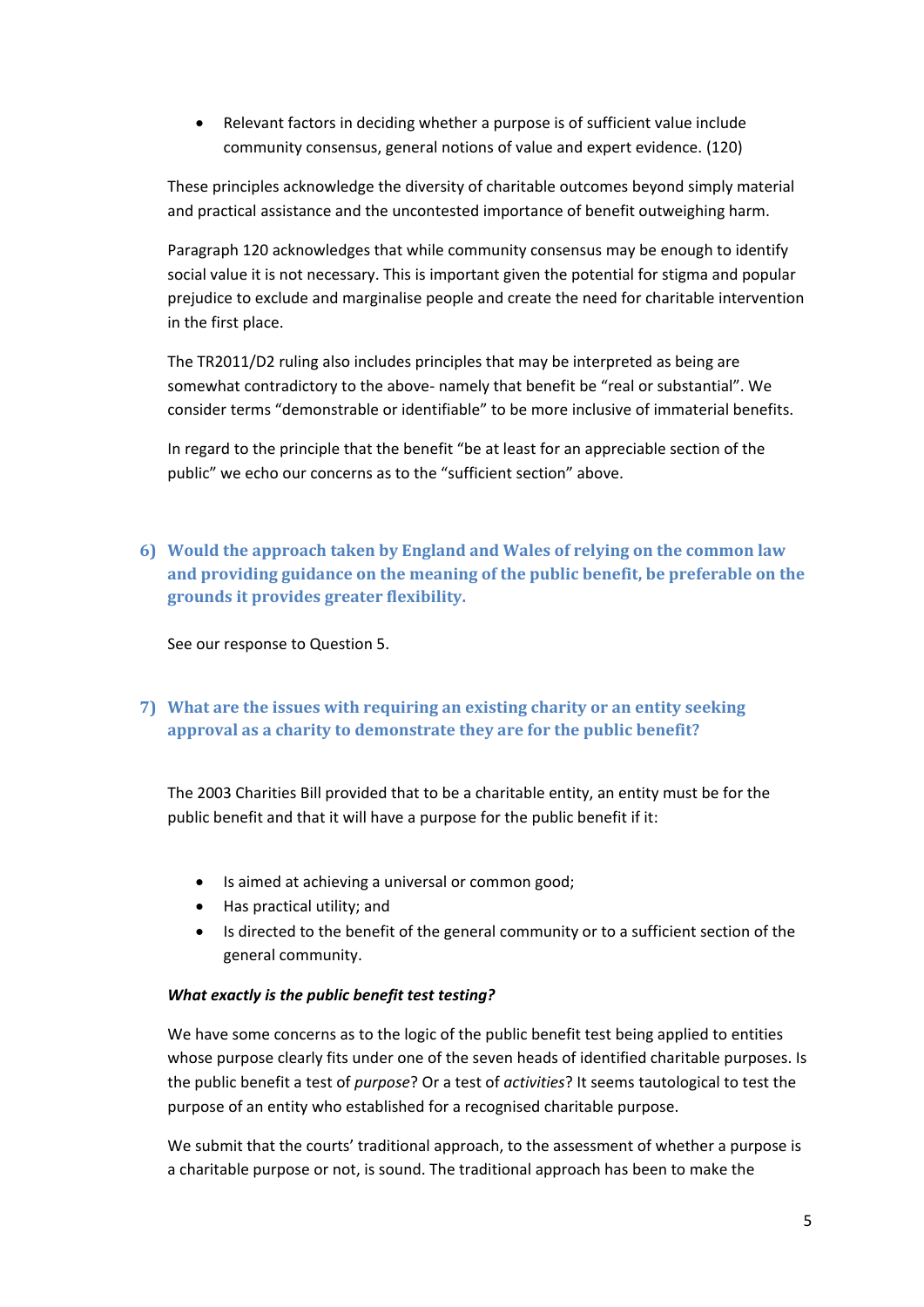presumption that certain dominant purposes are charitable unless it can be established to the contrary or unless there is a disqualifying purpose present. Once a statutory definition of charitable purposes has been enacted a similar presumption can be made regarding the purposes listed. From an administrative point of view, this approach makes sense since it is simply impractical for regulators of charity in Australia to monitor all Australian charities to determine whether or not they are pursuing their dominant charitable purposes.

It is recommended that the best way to deal with the issue of possible breaches of the "altruistic" and "public benefit" principles by established charities is to establish a complaints process so that members of the public who have evidence of breaches of these principles can bring them to the attention of the regulator.

#### *Regarding the elements of the Public benefit test*:

#### **Has practical utility**

While the 2001 inquiry noted that practical utility can be broader than material benefits, it is still limited. If the phrase "practical utility" is stretched to include emotional and social support for example it ceases to retain much of a resemblance to the commonly understood meanings of the words ''practical'' and ''utility'' and continues to reflect an instrumentalist philosophy at odds with much community work.

While we are confident that our own organisation could fulfil this requirement easily (even if it was limited to material benefit), we also acknowledge that there are many aspects of our work that are equally as important but not simply of "practical utility"- emotional support, encouragement, social support, pastoral care, prayer, etc.

A holistic perspective on poverty, disadvantage and marginalisation informs much of our work. One example of how this is reflected in our work is the *Clemente* Program. *Clemente* is a tertiary level humanities course for people who have faced significant barriers to education due to severe, complex disadvantage. We have been involved in a three year ARC Linkage grant evaluating the outcomes for people in this program. The indicators of success for this program are not whether someone gets a job, enrols in a full tertiary degree program, or if they have acquired "life-skills" in the usual sense. Rather, the benefits of the program are consequences of learning and becoming engaged in the world, of being included in discussions of the 'big questions' of society. The most significant impacts for participants in the *Clemente* program have been shifts in how they see themselves in the world , and an increased sense of agency. This is likely to play out in people lives in many different ways, over time. It may or may not lead to employment, further education, but it has a value in itself.

### **Is directed to the benefit of the general community or to a sufficient section of the general community.**

Please refer to our response to questions 3 regarding "sufficient section"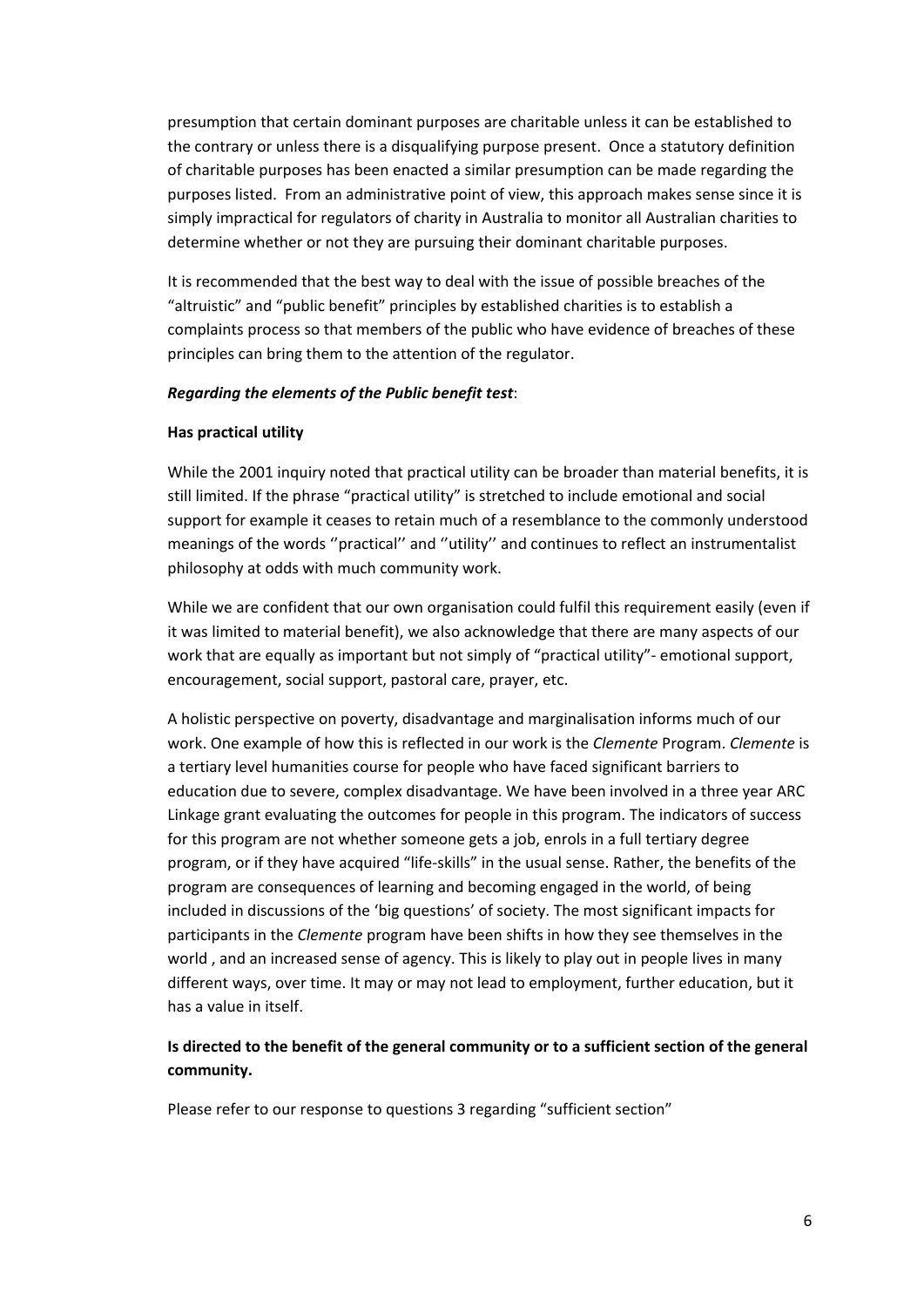**8) What role should the ACNC have in providing assistance to charities in demonstrating this test, and also in ensuring charities demonstrate their continued meeting of this test?**

For existing charities, see our response to Question 7.

For entities applying to ACNC to be recognised as charities, ACNC will no doubt require details of the entity, its legal status, its objects, its governance structure, details of those who will control the entity and a description of its intended activities so that an assessment can be made of whether it complies with the principles and definitions.

## **9) What are the issues for entities established for the advancement of religion or education if the presumption of benefit is overturned.**

The question of ''practical utility'' in the public benefit test presents an unduly complex requirement for religious and educational organisations to try and adhere to given the spiritual, reflective and intellectual benefits they produce are not simply of ''practical utility". These issues may apply to other charitable organisations, not only for religious and educational entities.

We recommend against removing a presumption of public benefit from the advancement of religion and the advancement of education for two reasons. First, such removal is likely to lead to interminable and unfruitful discussions about the spiritual and philosophical content of the religious and educational purposes rather than a focus on their overall effect on the well-being of the community. The presumption of public benefit of a wide range of religious and educational opportunities for the public contributes to the development of an informed, diverse, spiritual and thoughtful civil society. The testing of spiritual and educational purposes for their compliance with a test of public benefit presumes that there is such a standard.

A test of what is not in the public interest is much more likely to be a useful way of ensuring that conduct inimical to the public good is disqualified.

We recommend the presumption of benefit be applied to the expanded list of charitable purpose.

### **10)Are there any issues with the requirement that the activities of a charity be in furtherance of or in aid of it charitable purpose.**

No, this is an appropriate expectation.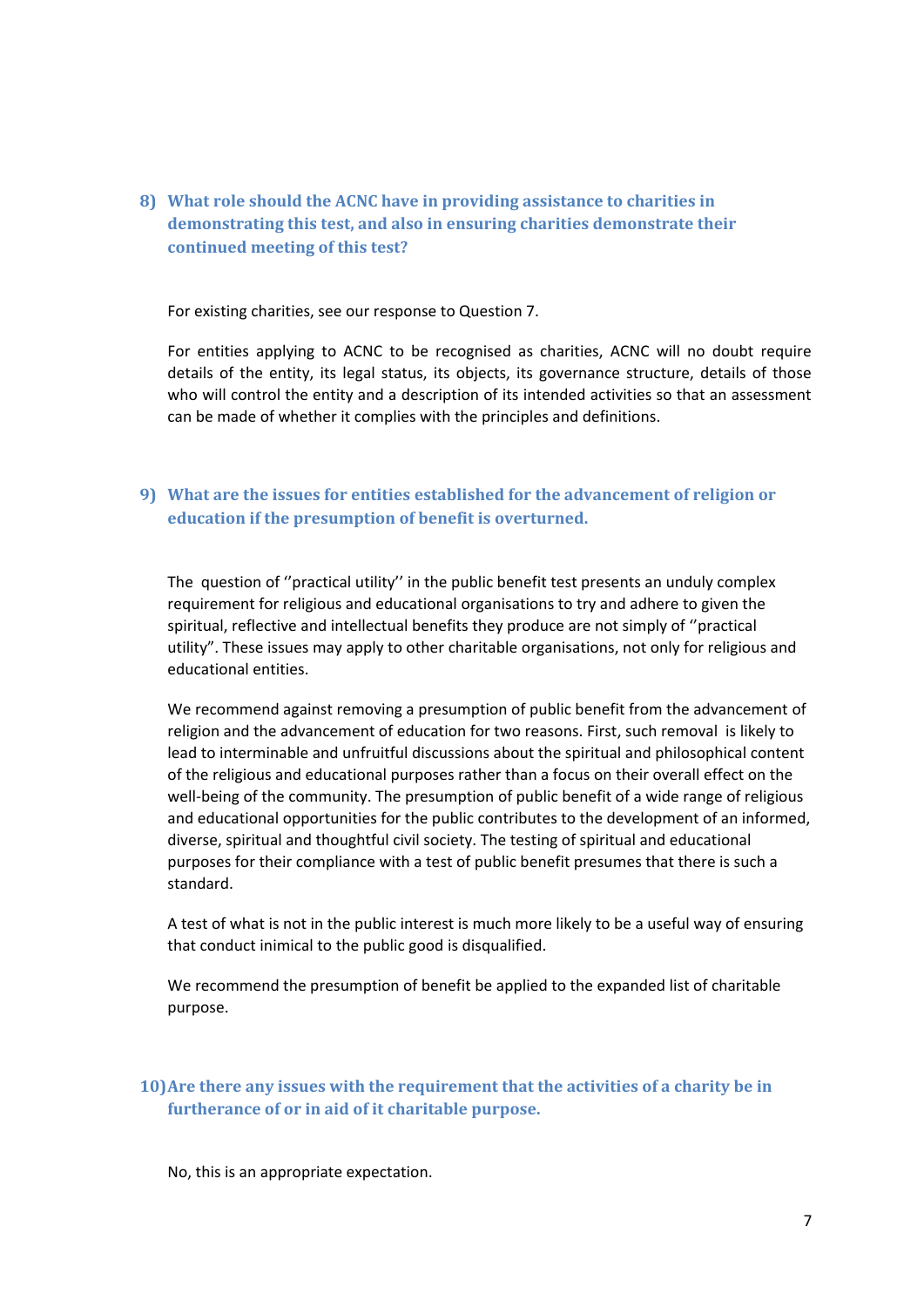## **11)Should the role of activities in determining an entity's status as a charity be further clarified in the definition?**

There is need for further clarification and distinction between activities and purpose. In some areas the distinction has been clarified, but not in others. For example, the distinction between purpose and activities needs to be clarified in the case of what the public benefit test is testing, and also in relation to dominant or exclusively charitable purpose. (See above).

## **12)Are there any issues with the suggested changes to the Charities Bill2003 as outlined above to allow charities to engage in political activities?**

The AID WATCH decision was a significant move forward. We are pleased that the severe limitations on the political activities of charities as per the 2003 Bill are well and truly behind us.

In relation to the proposed revisions in paragraph 108 of the discussion paper, we are not convinced that there is a *need* to limit the political activities of charitable entities, though we are open to being convinced. If there is a significant problem in Australia of inappropriate political activity being undertaken by charitable organisations, and if we could be persuaded as to the benefits of placing limits on these activities, then we would happily accept limitations similar to those in place in England and Wales.

Namely, that "there is no limit on the extent to which charities can engage in campaigning in furtherance of their charitable purposes, political activity can only be a means of supporting or contributing to the achievement of those purposes, although it may be a significant contribution."

We have concerns about the following part of the English and Wales Commission

"Hence, political activity cannot be the *only* way in which a charity pursues its charitable purpose."

The impact of this depends largely on how broadly "political activity" is defined. In the England and Wales, political activity is defined as

*(2) Political activity: Political activity, as defined in this guidance, must only be undertaken by a charity in the context of supporting the delivery of its charitable purposes. We use this term to refer to activity by a charity which is aimed at securing, or opposing, any change in the law or in the policy or decisions of central government, local authorities or other public bodies, whether in this country or abroad…*

*Political activity might include some or all of:*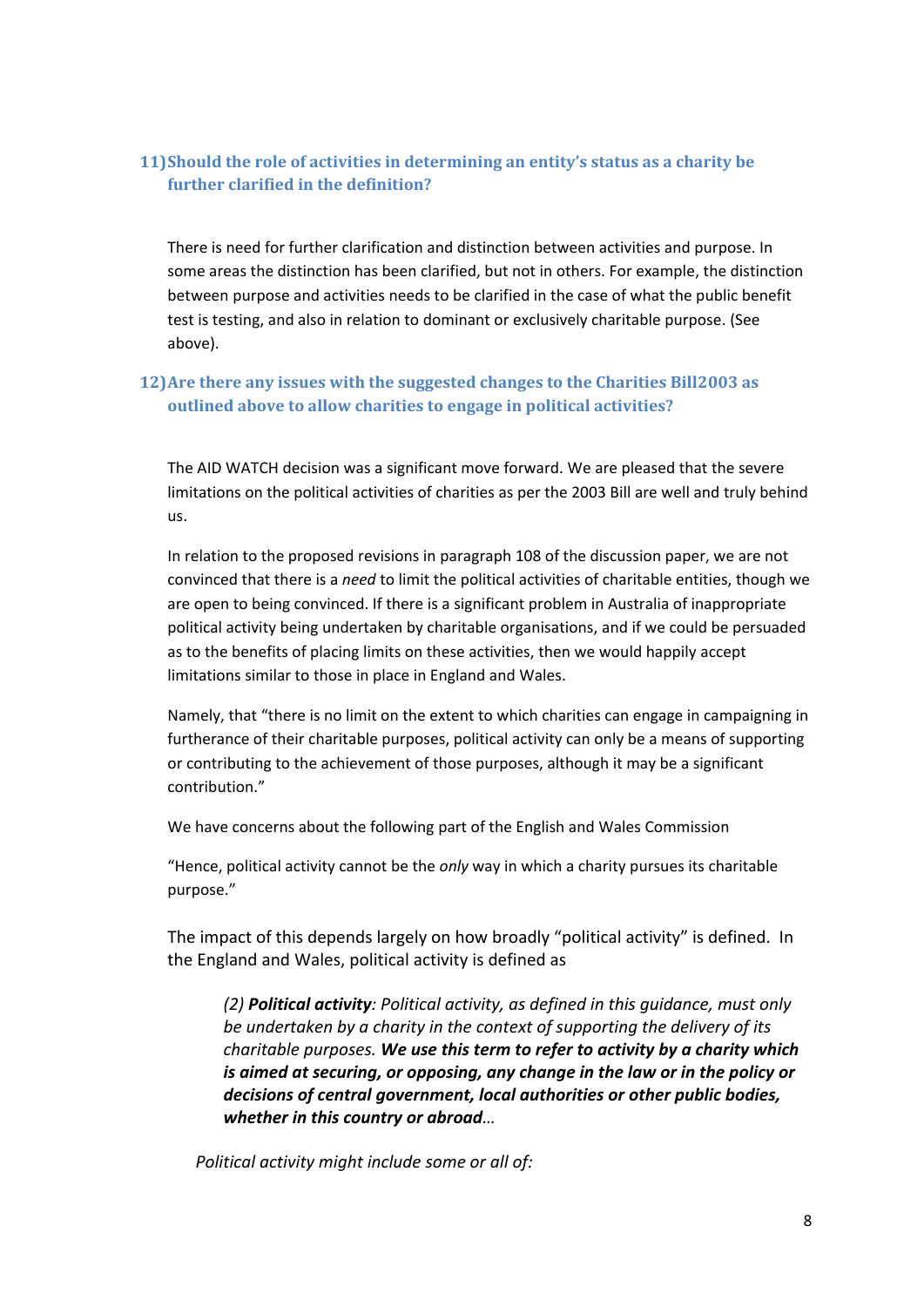- *raising public support for such a change;*
- *seeking to influence political parties or independent candidates, decisionmakers, politicians or public servants on the charity's position in various ways in support of the desired change; and responding to consultations carried out by political parties.*

Take for example a peak body that exists to undertake advocacy activities on behalf of charitable members-policy analysis, research, consultation, briefing members on policy changes and possibilities, educating members about policy changes and emerging issues in the social policy. Do these things all constitute "political activity" since the primary purpose of engaging in these things is to seek to influence policy makers in the interests of the charitable member entities and their purposes?

Does a community education campaign (for example about the stigma of poverty) that inadvertently or otherwise opposes current policy, constitute political activity?

If political activity was defined too broadly we would have concerns for peak advocacy bodies, entities that exist to promote civil rights through education and advocacy, and environmental organisations that are primarily research, education and advocacy based.

## **13)Are there any issues with prohibiting charities from advocating for a political party, or supporting or opposing a candidate for political office?**

Charitable entities are ultimately accountable to the beneficiaries of their purpose. The political independence of charitable organisations is crucial for effective advocacy. We endorse prohibition against *party* political activities. It is appropriate that charitable organisations be able to endorse or oppose *policies*, but not politicians or parties.

We question the reference to "cause" part 2 section 8 (para 1.50) in the 2003 Charities Bill. All questions of social justice constitute a political "cause". Charities should be permitted to engage politically with questions of social and environmental justice. To limit this would substantially diminish the right of charities to engage politically in the very issues they exist to address. We recommend the removal of the reference to "cause" altogether.

# **14) Is any further clarification required in the definition of types of legal entity which can be used to operate a charity?**

No. In principle we would submit that the legal nature of the entity in which the charity chooses to operate is irrelevant in determining whether or not an entity has charitable purposes, however, for administrative purposes, it may be necessary to specify a minimum set of attributes that the entity must have so that issues such as registration as a charity and tax administration can be effectively be pursued.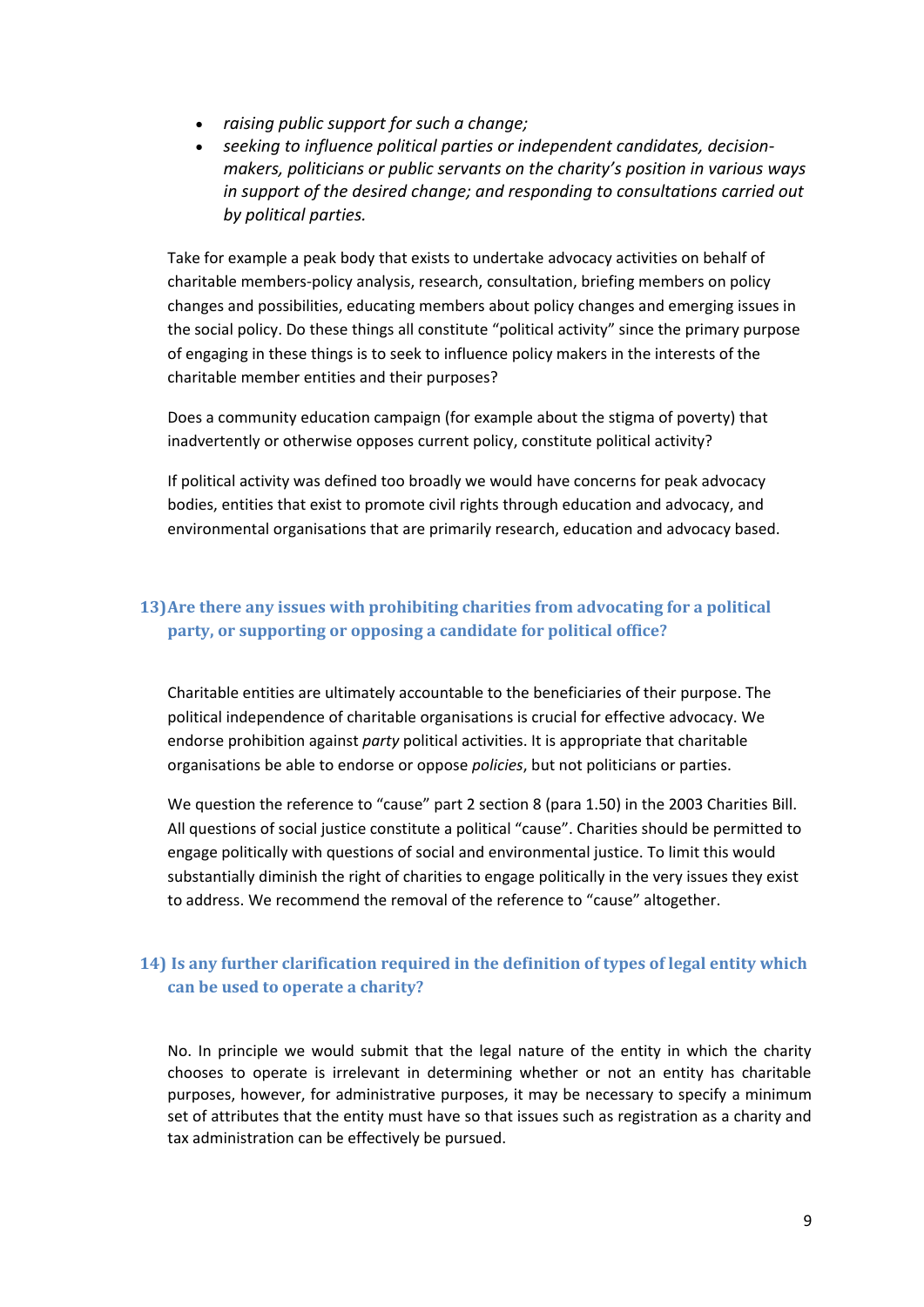## **15) In light of the** *Central Bayside* **decision is the existing definition of 'government body' in the Charities Bill 2003 adequate?**

The Charities Bill 2003 defines 'government body' as meaning:

- (a) *The Commonwealth, a State or a Territory; or*
- (b) *a body controlled by the Commonwealth, a State, Territory; or*
- (c) *a government of a foreign country; or*
- (d) *a body controlled by the government of a foreign country*

It is our submission that the key to this issue is the extent to which the entity is controlled by government. The 2001 Charity Definition Inquiry Report recommended that, because there would always be level of uncertainty about the factors that will determine what degree of control will establish whether an entity is a government body, it is preferable to articulate the principles rather than prescribe detailed definitions. The 2001 Charity Definition Inquiry Report recommended that these uncertainties be resolved on the basis of the facts, on a caseby-case basis.

## **16) Is the list of charitable purposes in the Charities Bill 2003 and the Extension of Charitable purposes Act 2004 an appropriate list of charitable purpose?**

Yes. We believe this is an appropriate list.

**17) If not, what other charitable purposes have string public recognition as charitable which would improve clarity if listed.**

Refer to our response to Question 16.

## **18)What changes are required to the Charities Bill 2003 and other Commonwealth State and Territory laws to achieve a harmonised definition of charity?**

It is recommended that the legislation introduced to the Parliament to give effect to a new statutory definition of charity be designed and titled to reflect its focus on charitable purposes rather than on charities.